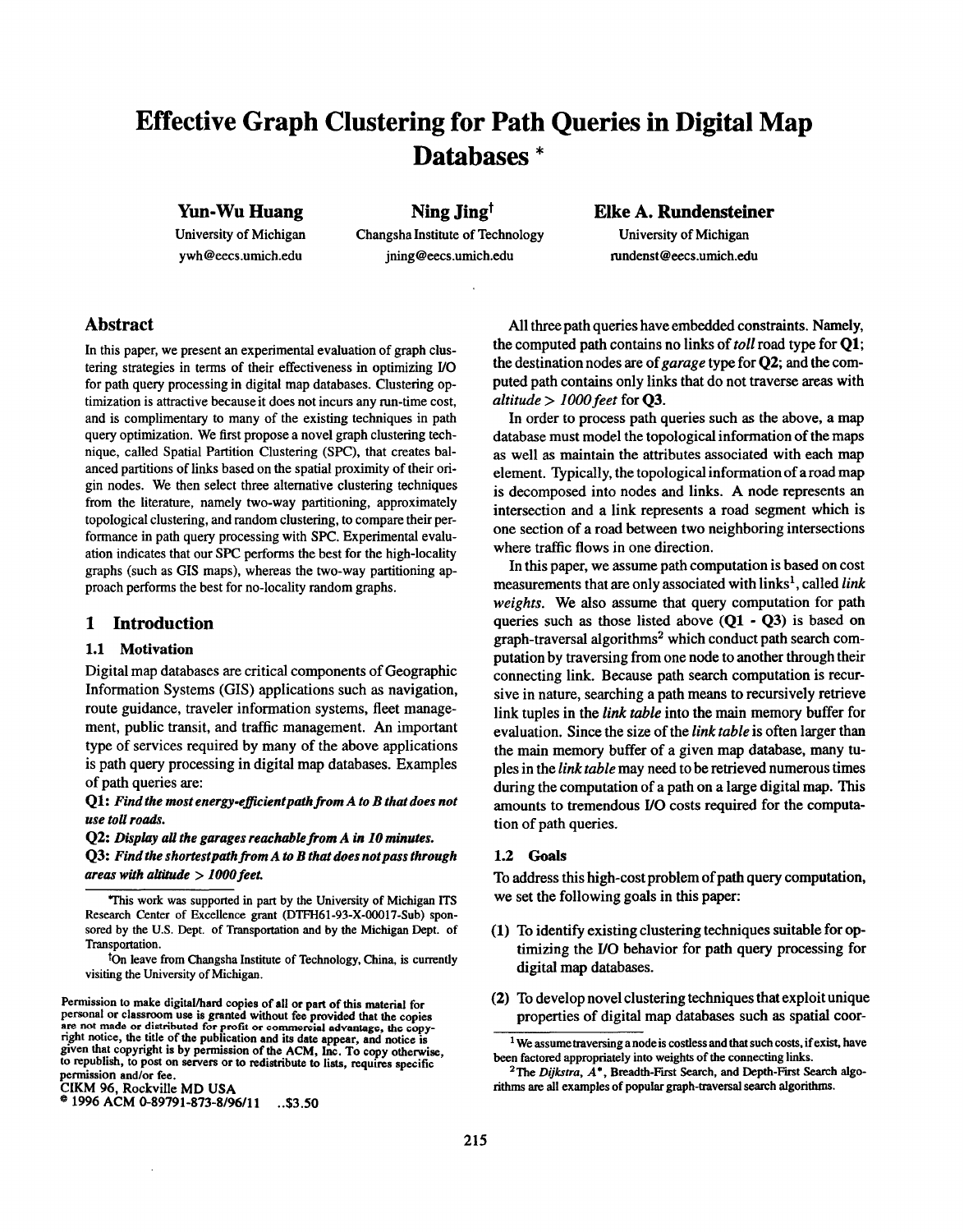dinates or high locality of digital maps.

- (3) To implement the selected clustering techniques on a uniform testbed for fair comparison.
- (4) To perform experimental evaluation of both existing as well as our proposed clustering techniques to determine their relative effectiveness.

### 1.3 Effective Clustering: Key to Path Query Processing

The purpose of this paper is to demonstrate that clustering optimization for path query computation can be effective for cyclic graphs such as GIS maps. Clustering is attractive because it does not incur any run-time cost and it requires no auxiliary data structure that demands buffer space. For attributes that do not change frequently, clustering can be done off-line with no dynamic update costs. Furthermore, clustering is at a level lower than many other path query solutions that focus on auxiliary access structures [2, 16] or on algorithmic techniques [1, 3]. Therefore results emerging from the comparative evaluation of our clustering research can be deployed by solutions that do not employ specific link clustering [1, 3, 16].

In this paper, we first present a clustering technique that partitions links in a GIS map based on the spatial proximity of the *origin* nodes of the links. We call it Spatial Partition Clustering (SPC). Because GIS links are short, most nearby links are grouped into the same partition by SPC. Since graphtraversal algorithms exhibit high expansion locality on GIS maps, SPC is expected to optimize I/O incurred during path search. Next, we implement three other alternative clustering strategies, namely approximately topological clustering [2], two-way partition clustering [5], and random clustering. For our benchmark studies of these techniques, we select the Dijkstra algorithm [6] because it is one of the most popular and effective single path search algorithms<sup>3</sup> for sparse graphs such as GIS maps.

We conduct experiments using a real GIS map of Ann Arbor (5,596 nodes, 14,033 links) and randomly generated graphs of similar size. For each clustering strategy, we process path queries using the Dijkstra algorithm with various buffer sizes and different graph localities<sup>4</sup>. Our results show that random clustering performs the worst in all cases, confirming that graph clustering techniques can be effective in reducing the I/O costs of path query processing. Among the more effective clustering approaches, our spatial partition clustering performs the best for high-locality graphs (such as GIS maps) whereas the two-way partitioning approach is the best for graphs without locality.

The outline of this paper is as follows. Section 2 discusses related work, followed by Section 3 that introduces the proposed spatial partition clustering technique. In Section 4 we present the alternative graph clustering techniques, and in Section 5 we outline our testbed environment. We give the experimental results in Section 6, and conclude the paper in Section 7.

# 2 Related Work

There are many recent research efforts reported in the literature that focus on minimizing the I/O costs of path computation in a database setting that assumes a main memory I/O buffer of fixed size. Most of such research has focused on pure transitive closure (tc) computation  $[1, 3, 10]$ . In our previous work, we have explored a hierarchical path view approach which fragments a large graph into smaller subgraphs and pre-computes the path transitive closure for each subgraph [8, 9, 11]. The advantage of such a technique is more efficient computation in both transitive closures of the subgraphs and path search through the hierarchy.

Two potential problems exist in using tc pre-computation to answer path queries for digital map databases. First, a single tc cannot take various embedded constraints into account. For example, a tc computed for path query Q1 cannot be used to answer path query Q3. To answer all path queries with many different embedded constraints, numerous  $tc$  may need to be computed, each based on a unique embedded constraint. This may not be feasible in practice. Second, some link weights may change very frequently. In order for the tc computed based on such weights to remain current, recomputation may need to be conducted very frequently. However, performance results in [1, 10] showed that such techniques are not efficient in computing the shortest path  $tc$  for cyclic graphs such as GIS maps managed by digital map databases. Recomputation of the shortest path  $tc$  using such techniques therefore cannot be done frequently, undercutting the correctness of the computed paths.

In [16], a graph indexing technique is proposed to improve paging performance for graph traversal by building an auxiliary structure to predict nodes that are to be accessed in the future. [16] gave a cost model but did not present experimental results on real GIS maps.

Topological clustering techniques have been previously proposed to reduce the path query processing I/O costs [2, 4, 13]. Pure topological clustering [4, 13] does not apply to cyclic graphs such as GIS maps. In [2], an approximately topological clustering was proposed that handles cyclic graphs using heuristics which break cycles to decompose a graph into acyclic subgraphs. It is suggested that such a technique may not be very effective for highly cyclic graphs [14, 16]. In this paper, a version of this clustering technique is implemented, benchmarked on real GIS maps, and compared against alternative strategies.

Heuristic partitioning techniques [5, 7, 12, 15] commonly deployed in VLSI (Very Large Scale Integrated Circuit) design can be used for graph clustering. Such techniques are based on certain objectives, such as minimizing the total distance of inter-partition links. [14] uses the two-way parti-

<sup>&</sup>lt;sup>3</sup>Note that another popular algorithm,  $A^*$ , can be viewed as a variation of the Dijkstra algorithm with heuristics.

<sup>&</sup>lt;sup>4</sup>We define that in a graph of high locality, the two end nodes of most links are located closely geographically. For graphs of no locatity, such restriction does not apply.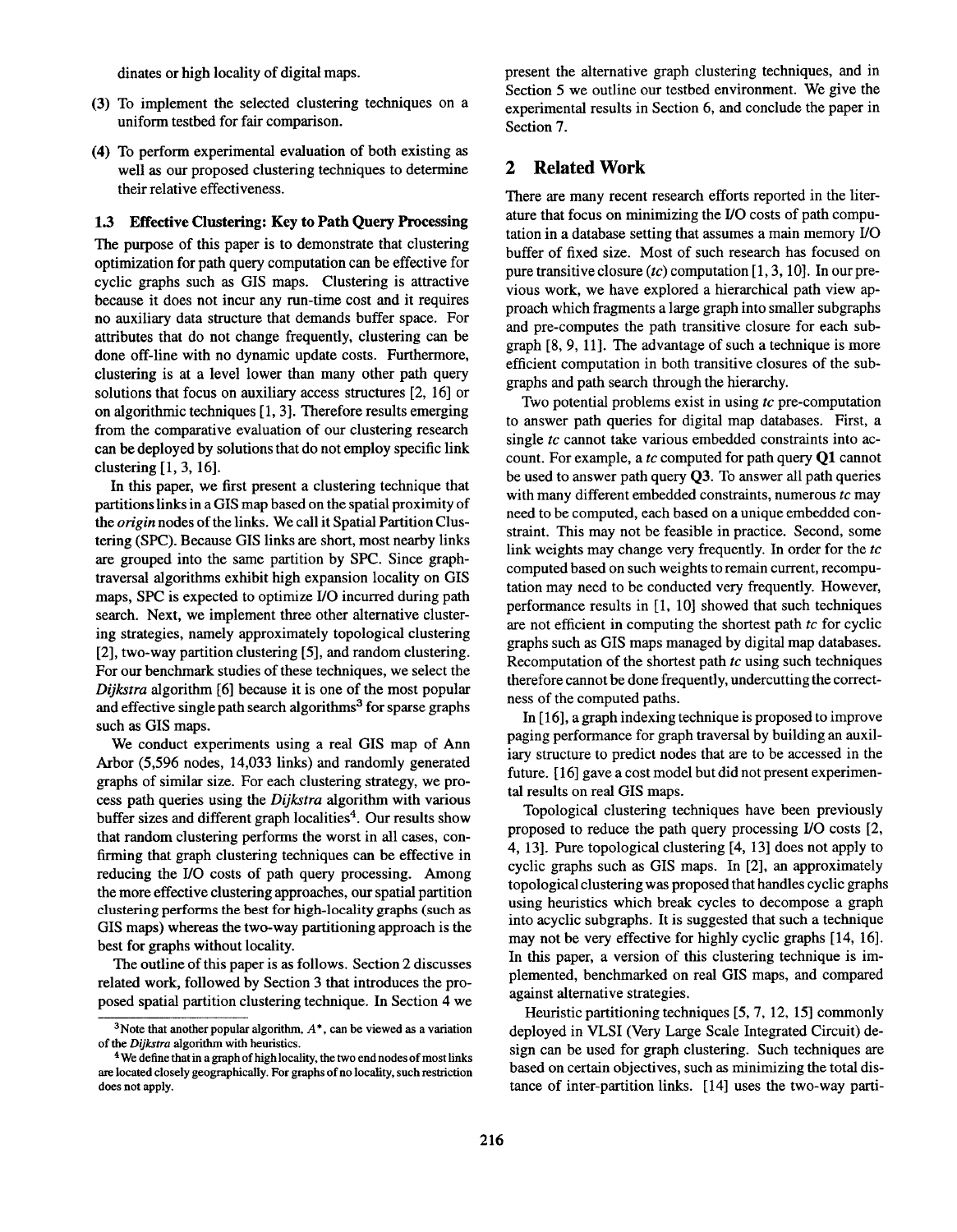tioning algorithm [5] as a clustering mechanism for the proposed access structure for aggregate queries for transportation networks. Their aggregate query experimentation considered only linear path traversal such as evaluation of an existing path. Recursive path search such as the ones discussed in this paper was not considered. In this paper, we implement the two-way partition algorithm [5] as one of the clustering optimizations for path query processing.

# 3 Spatial Partition Clustering (SPC)

# 3.1 Exploiting GIS Road Map Characteristics

The Spatial Partition Clustering (SPC) is designed to exploit the unique GIS road map characteristics to achieve I/O optimization in path query processing. It clusters link tuples in the *link table* by the spatial proximity of their *origin* nodes.

We identify the following unique characteristics of the GIS road maps managed by many digital map databases:

- GIS maps are relatively sparse, have uniform fanout typically between 2 and 5.
- GIS maps are strongly inter-connected, with each node typically reachable from near-by nodes in a few hops.
- GIS maps consist of mostly short links in comparison to their map sizes.

Because most GIS links are short, graph-traversal algorithms exhibit high expansion locality on GIS maps. Furthermore, page sizes in modern databases can be quite large, therefore many link tuples in the link table can be stored within one page. Since GIS maps are sparse with low fanout, multiple groups of links with the same *origin* can be stored within one page. We call them Same-Origin-link (SOL) groups. For example, with a 4KB page size and link tuple size of 128 bytes, 32 links can be stored within one page. For a GIS map with average fanout of 3, roughly 11 SOL groups can be clustered in one page. This means that there are roughly 11 different nodes in each page that could potentially be expanded by the search algorithm.

If we cluster the *link table* so that every page contains links whose origin nodes are closely located geographically, we are grouping the expansion nodes based on their spatial proximity. Based on the fact that GIS maps are highly interconnected and consist of mostly short links, graph-traversal algorithms such as *Dijkstra* are likely to expand nodes within the same page by traversing the intra-page links before traversing cross-page links with such a clustering. Given a fixedsized main memory buffer not large enough to hold the entire link table, such paging behavior would decrease page misses caused by cross-page link traversing. We now present the algorithm that creates the spatial partition clustering for a given GIS road map.

### 3.2 Creating the Spatial Partition Clustering

The basic idea of SPC is first to sort all links by the xcoordinates of their origin nodes. A plane-sweep technique is then applied to sweep all x-sorted links along the x-coordinate from left to right. The sweeping process stops periodically to sort the links swept since the last stoppage by the ycoordinates of their *origin* nodes. Because the *origin* nodes of the links between two stoppage points span a short distance along the x-axis, sorting these links by they-coordinate values of their origin nodes achieves a partial spatial ordering. After each y-sorting, the y-sorted links can be group into pages and written to a new link table that is SPC clustered.

One critical decision is to determine the proper stoppage points during plane sweeping when y-sorting takes place. Our goal is to achieve a balanced partitioning in which each resulting partition consists of links whose *origin* nodes are located within a bounding area that resembles a square block for maps with evenly distributed links. In this paper, we introduce a heuristic that dynamically computes the proper stoppage points in order to achieve such a balanced partitioning. To accommodate unevenly distributed maps, the heuristic we use will adjust the bounding block for each partition by growing in the y-axis direction if the regional link distribution is sparse, and shrinking if otherwise. In either case, each partitioned page is maximally filled with links whose origin nodes are relatively closely located.

To present the algorithm that creates the SPC clustering, we use the following parameters:

- $f$  is the blocking factor for a given page size in the *lini* table. We call every  $f$  consecutive link tuples an  $f$ -page.
- The block table is a temporary table that stores the link collected between two stoppage points during the sweeping process.
- $-dx_i$  is the difference between the minimum and maximum x-coordinate values of the *origin* nodes of the links in the first i f-pages in the block table.
- $-$  dy<sub>i</sub> is the difference between the minimum and maximum y-coordinate values of origin nodes of the links in the first i f-pages in the block table.
- SPC-clustered link table is the resulting table

The following is the algorithm that creates the SPC:

- 1 The unclustered *link table* is sorted by the x-coordina values of the *origin* nodes of its link tuples. The result is called the x-sorted link table.
- 2 Read the x-sorted *link table* sequentially one f-page at a time, and write it to the end of the (initially empty) block table. Then check the following conditions:

— If all tuples in the x-sorted *link table* are read, go to step 3. (This is the end of loop.)

 $\overline{\phantom{a}}$  If there is only one f-page in the block table, go to step 2 to read the next  $f$ -page and write it to the end of the block table.

— Otherwise, conduct the following evaluation: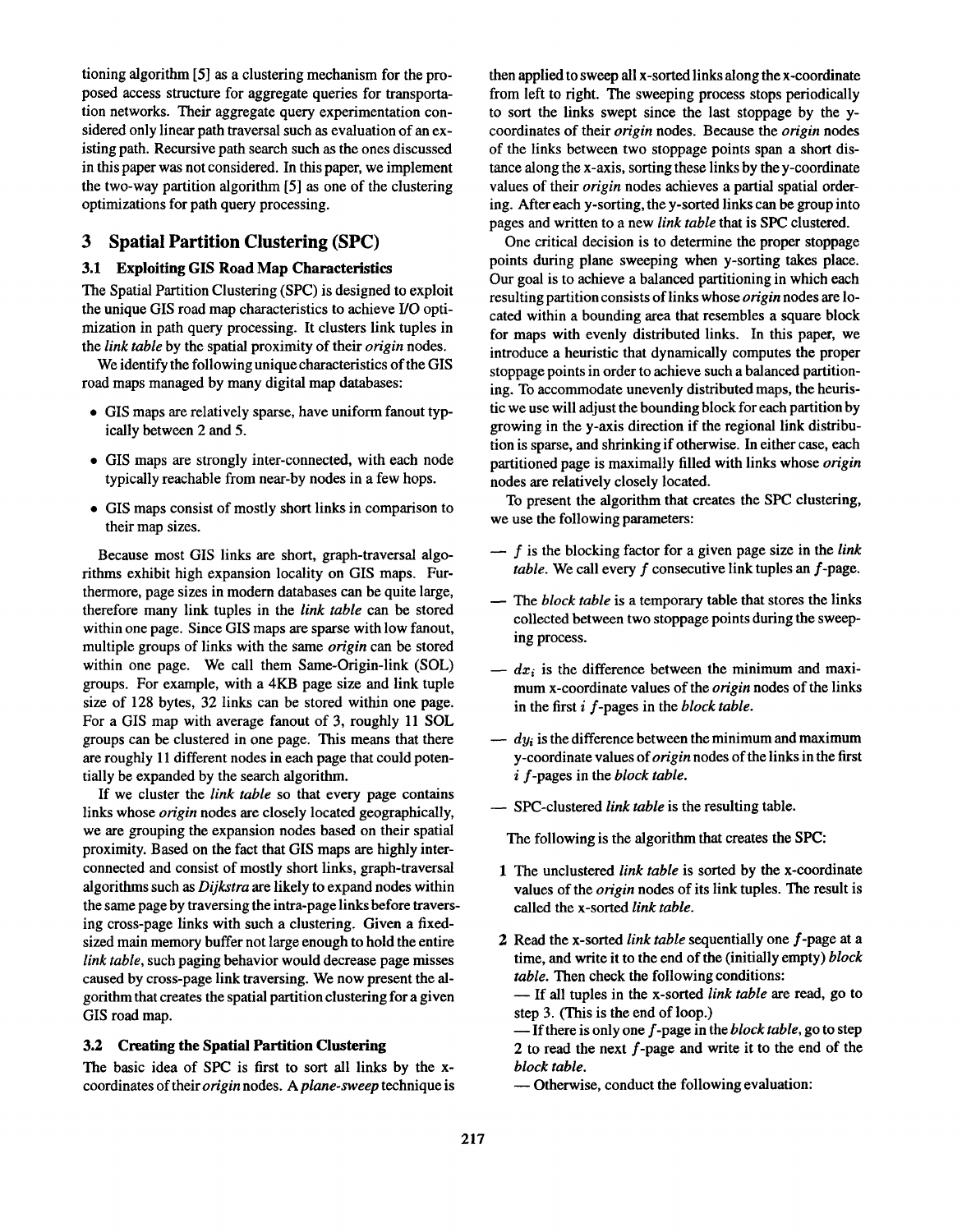2.1 Let  $p$  be the number of  $f$ -pages in the block table. Compute the following:

$$
d_p = |(dy_p/p) - dx_p|
$$
  

$$
d_{p-1} = |(dy_{p-1}/(p-1)) - dx_{p-1}|
$$

- 2.2 If  $d_p > d_{p-1}$ , this is a stoppage point. Perform the following:
- **2.2.1** Sort the link tuples of the first  $p-1$  f-pages by the ycoordinate values of their origin nodes, group them into pages, and sequentially append to the SPCclustered link table.
- **2.2.2** Move the  $p$ -th  $f$ -page of link tuples in the block table to the first page in the block table. Set the number of pages in the *block table* to 1.
- 2.3 Go to step 2 to read the next  $f$ -page.
- 3 Sort all the remaining link tuples in the block table by the y-coordinate values of their origin nodes, group them into pages, and sequentially append to the SPC-clustered link table. The SPC clustering is completed.

The intuition behind the heuristic is that when the first few f-Pages (e.g., 1 or 2) are written from the link table to the block table, p is small, and  $d_p = |(dy_p/p) - dx_p|$  will likely be large, assuming a map with evenly distributed links. This is because in the plane sweep process, we are proceeding with small progress on the x-axis and with entire range on the yaxis. When more f-pages are added to the block table, p increases and  $d_p$  decreases. At some point,  $d_p$  will approach 0 and then starts picking up again when  $dx_p > (dy_p/p)$ . We capture this point by dynamically detecting  $d_p > d_{p-1}$  and then we make it a stoppage point. At a stoppage point, links in the first  $p-1$  f-pages in the block table are sorted by the y-coordinate values of their *origin* nodes. Because  $d_{p-1} =$  $|(dy_{p-1}/(p-1)) - dx_{p-1}|$  approaches 0, each partition will be bounded by an area that resembles a square box.

Figure 1 illustrates the sweeping process and the heuristics in determining the stoppage points. In Figure  $1(a)$ , the link tuples are sorted by the x-coordinate values of their origin nodes. Next, f-pages of link tuples are written to the block table sequentially. In Figure 1 (b), when the 4th f-page is written to the *block table*,  $d_4 > d_3$ . This is a stoppage point. In Figure 1 (c), links in the first 3 f-pages in the block table are then sorted by the y-coordinate values of their *origin* nodes and the y-sorted links are grouped in pages and written to the SPC-clustered link table. Note that at this point, the first 3 f-pages in the link table are properly clustered. When the sweeping process is complete, all f-pages in the link table are properly clustered as shown in Figure 1 (d).

# 4 Alternative Graph Clustering Strategies

We now discuss three alternative clustering strategies implemented for comparative studies. They are the Two-Way



Figure 1: Spatial Partition Clustering,

Partition Clustering (TWPC) [5], the "approximately" Topological Clustering (TopoC) [2], and the Random Clustering (RandC). We assume that for each clustering technique, links of the same origin are always clustered together in the link table. Such a clustering is important because the graph-traversal path search algorithms typically expand a node by traversing all its outgoing links to the connecting nodes. Grouping links by their origin nodes makes sure such expansions exhibit good I/O behavior.

# 4.1 Two-Way Partition Clustering

Partitioning algorithms have been widely deployed in the design and fabrication of VLSI (Very Large Scale Integrated circuit) chips. Most such algorithms partition a network into two subnetworks [5, 7, 12], and through a divide-andconguer process, reduce a complex problem into smaller and hence more manageable subproblems. The common objective of such partitioning is to shorten the total interconnection distance between all subnetworks in achieving a reduced layout cost and better system performance. We now propose that these partitioning algorithms could also be applied to our problem of GIS graph clustering, namely to cluster the link table by storing each partition within a single page. In our context, the size of each partition therefore is bounded by the size of a buffer page. Our goal of such partitioning is to reduce the page misses, to a minimum if possible, occurred during path query computation. Because each cross-page traversal in path computation may potentially incur a page miss, our partition objective is then to minimize the number of interpartition (cross-page) links.

Because the partition problem with specified size constraints belongs to the class of NP-complete problems, all partition algorithms focus on finding heuristics in providing solutions in polynomial time. The most common heuristic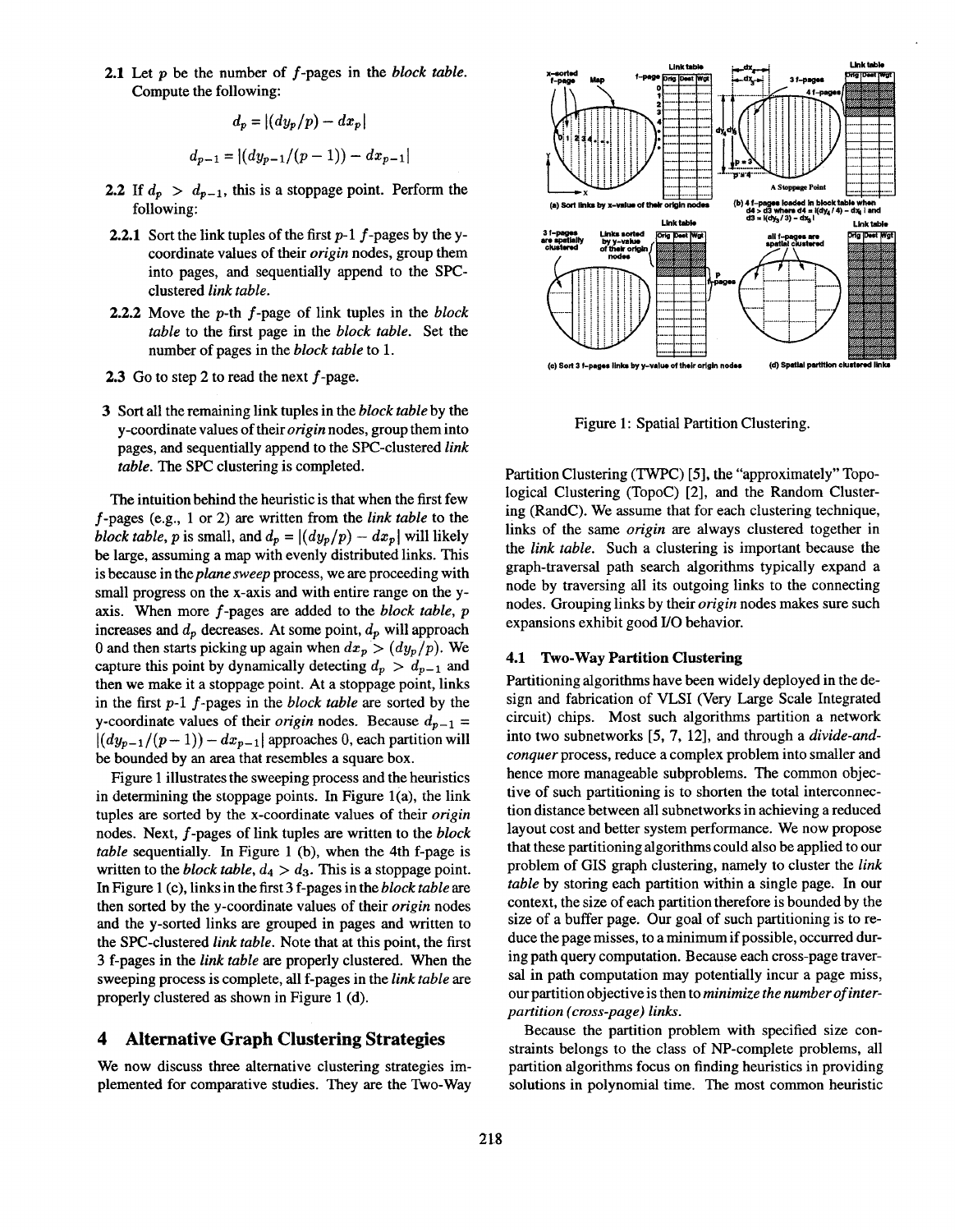used in two-way partitioning is based a two-stage process [12]. First, an initial cut that separates a network into two is derived. Next, nodes are swapped between partitions for a better cut. Swapping can be done with a single node moving from one partition to the other, or with two nodes from different partitions moving to the opposite partition. During the swapping stage, priority is given to the swap that yields the best cut. Swapping can continue until it no longer creates a better cut. To avoid cyclic swapping that results in an infinitive loop, a restriction is imposed that allows one node be swapped only once during each swapping run. To remedy such a restriction, multiple iterations of swapping runs may be necessary to achieve a better result.

The two-way partitioning algorithm we implement extends the two-stage heuristics to include a contraction stage that was shown to be an improvement over the traditional twostage approach [5]. Such an algorithm cuts a network into two partitions based on ratio-cut heuristics. To adapt it to our page clustering, we recursively apply it until each partition fits into one page. To minimize the size of the link table, we set the size of at least one partition to approximate that of a page during each cut. We abbreviate this clustering technique as TWPC. We now give an overview of the algorithm. The two-way partitioning algorithm:

- 1 Contracting stage:
- 1.1 Initially, the network G has only one partition. Based on *divide-and-conquer*, recursively apply the ratio-cut routine in [15] to the partitions whose sizes are greater than a specified value p.
- 1.2 Based on the resulting partitions, contract G to a condensed graph  $G'$  such that each partition in G is a node in  $G'$  and each interconnection link between two partitions is a link between the two corresponding nodes in  $G'.$

# 2 Swapping stage:

- **2.1** Randomly select a cut that creates two partitions in  $G'$ .
- 2.2 Iteratively apply the Fiduccia-Mattheyses algorithm [7] to the partitioned  $G'$  i times for a better swapping result, with the size constraints of the two resulting partitions set to  $s1$  and  $s2$ . The i,  $s1$ ,  $s2$  are prespecified parameters. The result is a min-cut of  $G'$ .

### 3 Restoring stage

- 3.1 Restore the two partitions in G' created in step 2 by replacing each condensed node in each partition by its original nodes in the correspondent partition created in step 1. The result is  $G$  cut into two partitions.
- 3.2 Apply the Fiduccia-Mattheyses algorithm on the two restored partitions in  $G$  one time, and the ending two partitions are the final result.



Contraction. without Contraction.

Figure 2: Partitioning with Figure 3: Partitioning

The ratio-cut routine [15] in step 1.1 and the Fiduccia-Mattheyses algorithm [7] in steps 2.2 and 3.3 are two mincut algorithms based on the two-stage heuristics described previously. The intuition behind the contraction approach is that nodes that are grouped into the same partition by the ratio-cut algorithm [15] are more strongly connected. Treating them as one node reduces the chance of separating them into different partitions by a bad split. For example, in Figure 2, the ratio-cut routine may group the circle nodes and triangle nodes into two different subgraphs A and B. Because partitions A and B are subsequently contracted into two inseparable units, if there is a cut that goes through A and B, it has to go through the link between node  $x$  and node y. Note that this is an optimal cut between A and B and no further swapping will change this cut-link. If no contraction is performed, an initial cut of all the nodes in A and B may look like the cut in Figure 3, Note that subsequent swapping will not alter this cut because any single-node or pair-wise swapping of nodes  $a, b, c, d$  does not yield a cut with less inter-partition links. Therefore the optimal cut that goes through the link between nodes  $x$  and  $y$  is lost.

## 4.2 Approximately Topological Graph Clustering

Pure topological clustering [4, 13] arranges links in a topological order. With an adequate buffer size, such an ordering can facilitate path query processing with only one pass of the link table. Pure topological clustering however is not applicable to cyclic graphs such as GIS maps. [2] proposed an approach which extended topological clustering to cyclic graphs by recursively breaking cycles and preserving acyclic subgraphs for a cyclic graph. This approach is called "approximately" topological clustering.

In this paper, we implement the approximately topological clustering algorithm proposed in [2] and call it TopoC. The following is a description of the main steps of TopoC:

- 1 Iteratively move a root-link  $5$  in the graph into the clustered link table, until no root-link exists. If the remaining graph is empty, go to step 4.
- 2 Move a sink-link  $6$  to a temporary link table. Repeat step

 $5A$  root-link is a link whose *origin* node has no in-coming connection. <sup>6</sup>A sink-link is a link whose *destination* node has no out-going

connection.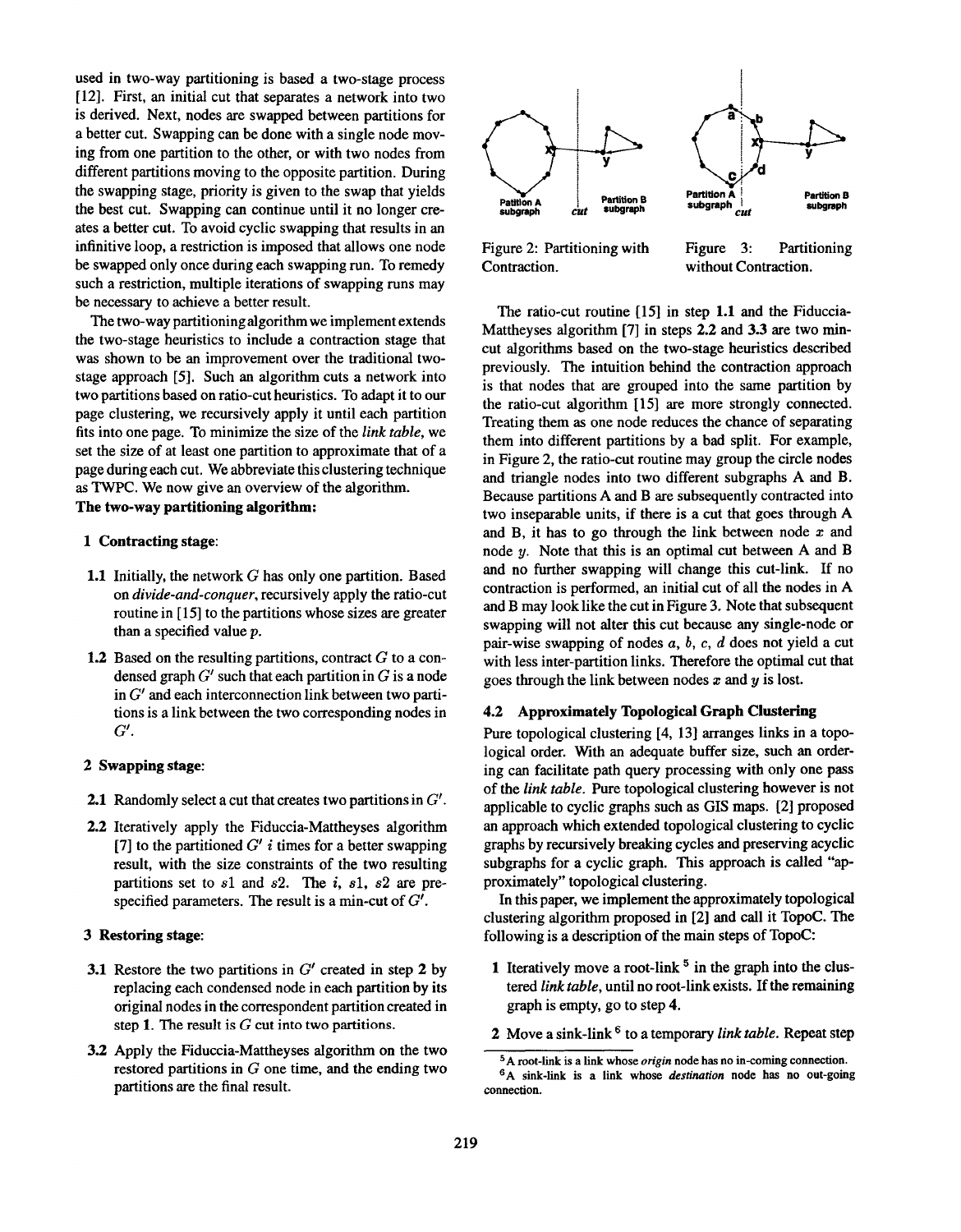2 until no sink-link exits.

- 3 Randomly pick a node in the remaining graph and move all its out-going links to the temporary link table. Go to step 1.
- **4** Append the links in the temporary link table in reverse order to the clustered link table.

In TopoC, steps 1 and 2 preserve the acyclic portions of the graph whereas step 3 breaks the cycle by removing all out-going links for a selected node. If the remaining graph at any time is acyclic, its links are topologically sorted by step 1 that continuously moves root-links to the clustered link table. Finally, after appending the links of the temporary link table in reverse order in step 4, all links are "approximately" topologically clustered in the link table.

### 4.3 Random Clustering

Random Clustering (RandC) keeps the link tuples in the link table in random order, except that links of the same origin node are clustered together. We use Random Clustering as the strawman to determine the path query processing cost when no clustering strategy is deployed.

# 5 Testbed Environment

Our experimental testbed is implemented on a SUN Spare-20 workstation running the Unix operating system. It includes the clustering algorithms presented in this paper, a heapbased Dijkstra algorithm, an I/O buffer manager, and many other supporting data structures. All programs are written in  $C_{++.}$ 

We use *link table* to model the topology of the graph. Each link tuple in the link table models a link in the graph. The path queries discussed in this paper are assumed to be path queries with embedded constraints (see examples in Section 1). To resolve such constraints may require the retrieval of link attributes in order to evaluate the validity of each link traversed during path finding. We thus must store relevant link attributes in their respective *link tuples*. In this paper, the *link tuple* used in our experiments is set to 128 bytes. The page size is 4 Kbytes.

In our experiments, we vary the I/O buffer sizes from 64 Kbytes to 640 Kbytes and then take the average of five runs. The sizes of the *link table* of our test maps are about 2 Mbytes, with a small difference between the various clustering techniques. Note that the size of a link table is proportional to the size of the map. In this paper, we test maps with up to 15,000 links. For large city maps, the number of links can be many times more<sup> $7$ </sup>. This means that the buffer size should also increase proportionally for large maps in order to process path queries efficiently.

We test both randomly generated graphs and a real street map of Ann Arbor City (5,596 nodes, 14,033 links). We

experiment with random graphs that have 5,000 nodes and an average outdegree of 3, similar to that of the real map. We create two additional sets of random graphs, one with high locality, the other with no locality. The reason we experiment with random maps of both high and no locality is because GIS applications such as Intelligent Transportation Systems need to model graphs beyond the road transportation maps (such as the Ann Arbor city map). For example, the airline flight routes exhibit no planarity and locality therefore can be better modeled by random graphs with no locality. An intermodal map of both subway train and bus routes, however, exhibits high locality without planarity, therefore can be modeled by random graphs with high locality.

### 6 Experimental Evaluation

This section presents experiments and performance evaluation of the various clustering techniques proposed in this paper. They are SPC (Spatial Partition Clustering), TWPC (Two-Way Partition Clustering), TopoC (Topological Clustering), and RandC (Random Clustering). Our measurement is based on a simulated number of page I/O.

We conduct single-source shortest path search for randomly selected nodes. Because the single-source shortest path computation for a source node  $i$  corresponds to the search of the longest shortest-path from node *i* for graphtraversal algorithms, this set of experiments tests the worstcase scenario in searching a shortest path from node i.



# 6.1 Experiments on the Real Map

Figure 4: I/O Cost on Real Map.

In the first set of experiments, we use the real Ann Arbor map. The results in Figure 4 show that Random clustering performs much worse than any other clustering, confirming our claim in this paper that proper graph clustering can be a key to efficient path query processing. Because the cost of RandC is very high, making it hard to see the difference in performance between the other three clustering approaches, we

 $7$  For example, the Detroit map we are using for related research efforts in this project has more than 50,000 links.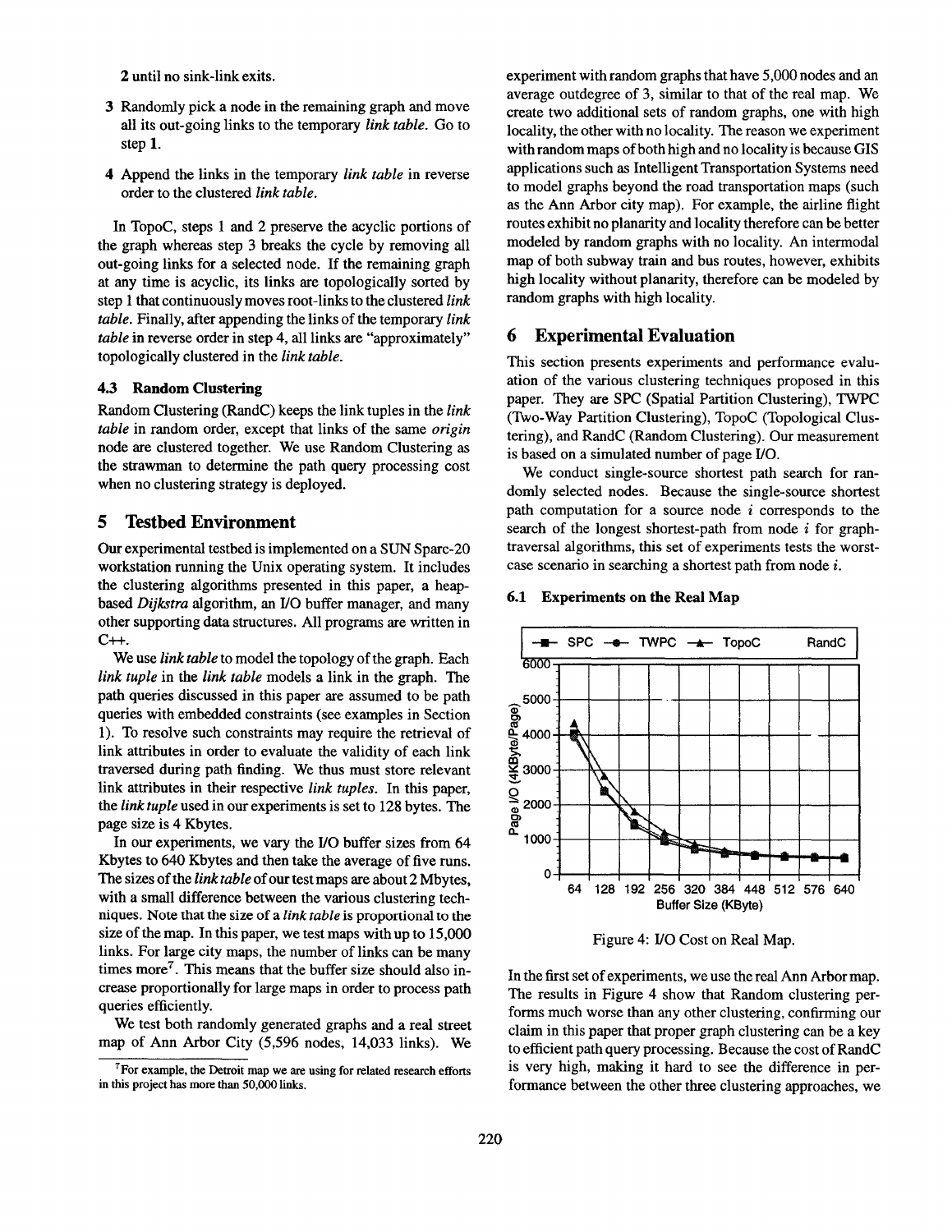

Figure 5: I/O Cost on Real Map (excl. RandC).

plotted Figure 5 without showing the RandC results. Figure 5 shows that SPC performs the best, followed by TWPC and then TopoC. The results indicate that for high-locality graphs then TopoC. The results indicate that for high-locality graphs such as the Ann Arbor map minimizing the cross-page links is not as effective as partitioning based on spatial proximity. clustering optimizations, it is still much more effective than clustering optimizations, it is still much more effective than  $R_{\text{max}} = 1 + 1 + 1 + \cdots$ that topological clustering is not effective for highly cyclic graphs. Note that when the buffer size is greater than 512 Kbytes, the difference between the three clustering strategies  $\mathbb{R}^n$  the difference between the three clustering strategies is becoming small. This is because the size of the buffer is large enough to contain the expansion locality of the Dijkstra algorithm captured by all three clustering optimizations. Therefore, roughly one pass for such a large buffer would be sufficient to compute the single-source shortest paths.

# 6.2 Experiments on the High-Locality Random Graphs

The second set of experiments is based on a randomly generated graph with 5,000 nodes, average outdegree of 3, and high locality. While the real Ann Arbor map is very planar<br>and interconnected, the high-locality random graph does not and interconnected, the high-locality random graph does not guarantee plantary. We conduct the same single-source path  $s_{\text{test}}$  experiments described above. The results in Figure 6  $s_{\text{max}}$   $\alpha$  and  $\alpha$  remains the distant worst, with the TopoC  $\sigma$ significantly worse than the other two clustering approaches. The close-up results in Figure 7 show that SPC still performs better than TWPC. This means that high locality is the dominant reason why SPC performs better than TWPC. Planarity is less relevant.

6.3 Experiments on the Low-Locality Random Graphs<br>Lastly, we test a randomly generated graph with 5,000 nodes,  $\frac{1}{2}$ average outdegree of 3, and no locality. Interestingly, the results in Figure 8 show that RandC and SPC are equally the worst. This can be explained by the fact that without locality,







Figure 7: I/O Cost on High-locality Graph (excl. RandC).

the spatial proximity is irrelevant in clustering optimization. Consequently, the SPC performs the same as the RandC on graphs with no locality. The results show that TWPC has the best performance, followed by TopoC. This indicates that TWPC is not locality-dependent, therefore has better performance than SPC, TopoC, and RandC on graphs with no locality.

# 7 Conclusions

In this paper, we consider the optimization of path query processing based on graph clustering techniques for digital map databases. Clustering optimization is attractive because it does not incur any run-time cost, and it requires no auxiliary data structures that demand memory. More importantly, it is complimentary to many of the existing path query solutions proposed in the literature that typically tackle the problem at the data structure or at the algorithmic level.